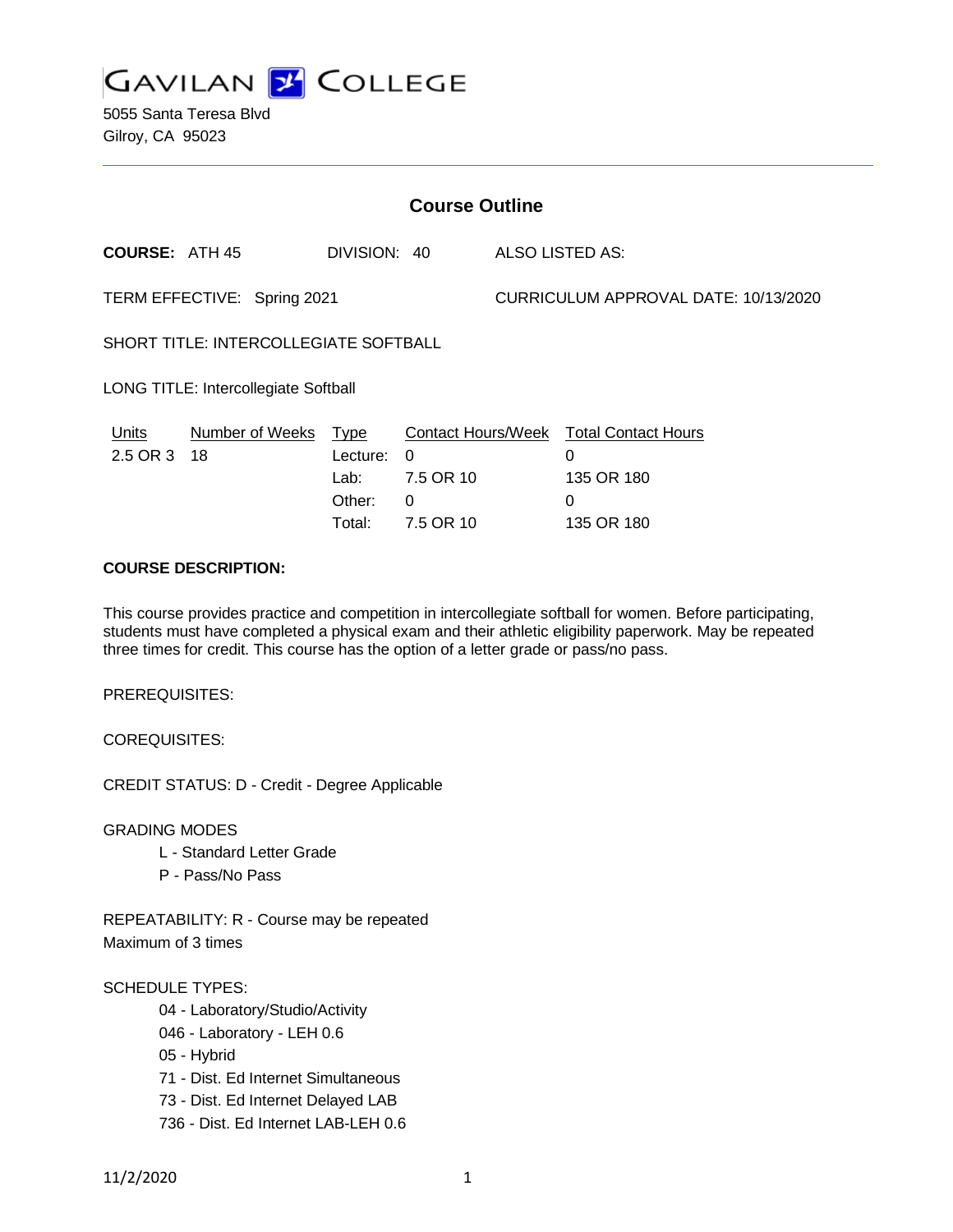# **STUDENT LEARNING OUTCOMES:**

1. The student will demonstrate the skills required of their position. Measure: demonstration PLO: 4 ILO: 7, 2 GE-LO: Year assessed or anticipated year of assessment: S2014

2. The student will implement various offensive and defensive skills based on the situation. Measure: demonstration, discussion PLO: 4 ILO: 7, 2, 1, GE-LO: Year assessed or anticipated year of assessment: S2014

3. The student will execute game strategies specific to an opponent. Measure: PLO: 4 ILO: 1, 2, 4, 7 GE-LO: Year assessed or anticipated year of assessment: S2014

4. The student will implement game and season goals. Measure: performance, discussion PLO: 4 ILO: 1, 2, 4, 6, 7 GE-LO: Year assessed or anticipated year of assessment: S2014

## PROGRAM LEARNING OUTCOMES:

1. List and describe five career options available in the field of kinesiology.

2. Describe and critically analyze the role of physical activity and its impact on health, society and quality of life.

3. Discuss the history and broad content within the discipline of kinesiology and develop skills to enable the synthesis of concepts across disciplines.

4. Identify critical elements of motor skill performance, combine motor skills into appropriate sequences for the purpose of improving skill learning, and demonstrate competent motor skill performance in a variety of physical activities.

5. Identify the skeletal and muscular structures of the human body.

6. Utilize measurement concepts (qualitative and quantitative) to assess student/client performance and program effectiveness.

7. Describe and demonstrate effective verbal and nonverbal communication skills.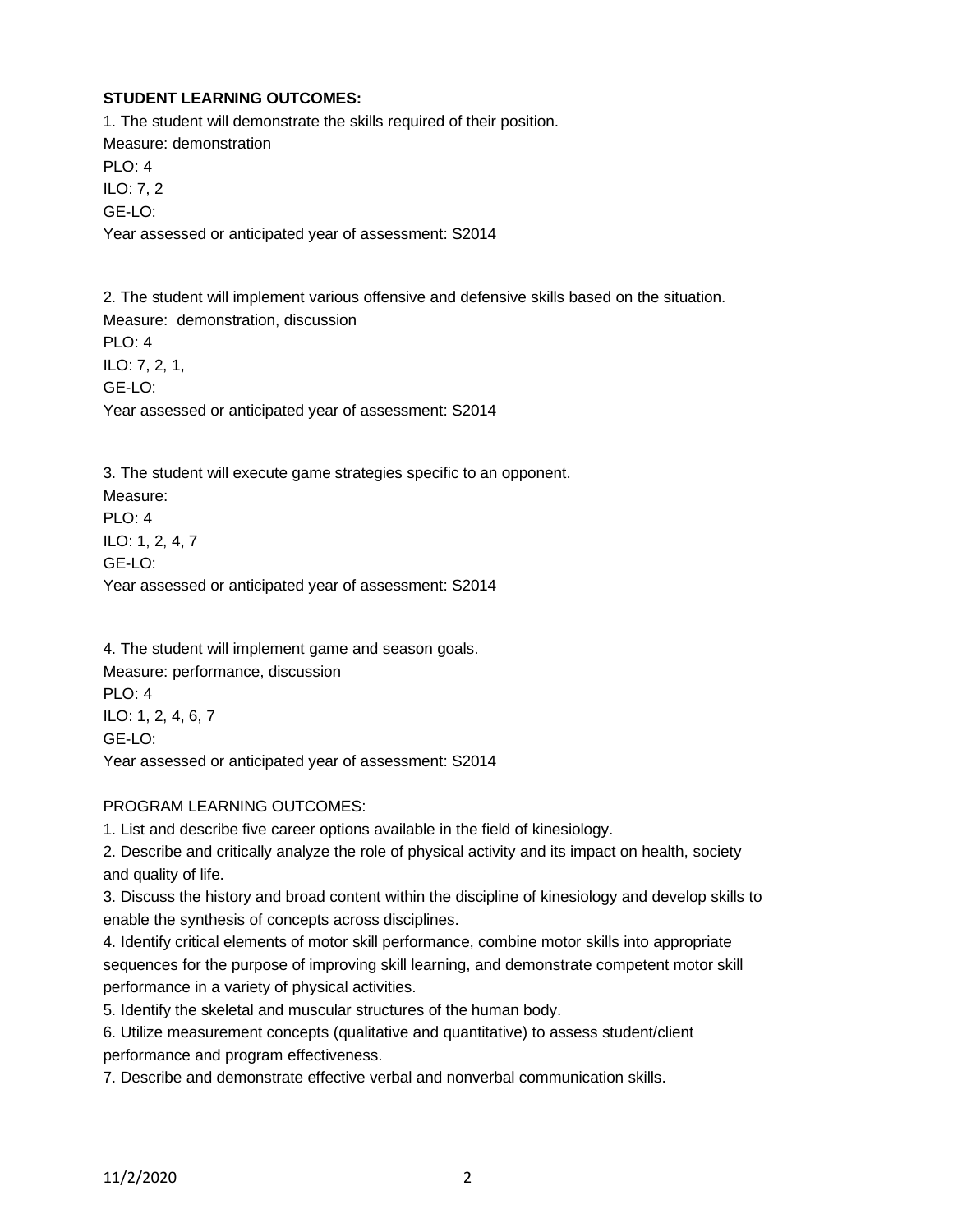### **CONTENT, STUDENT PERFORMANCE OBJECTIVES, OUT-OF-CLASS ASSIGNMENTS**

Curriculum Approval Date: 10/13/2020

### **DE UPDATE ONLY**

#### 20 Hours

Information provided on course expectations and requirements. Stretching and conditioning drills specific to softball. The conditioning drills may include such activities as form running, timed base running, and varied step running. Repetition will increase proficiency of the skills required to execute these drills for those students taking the class again.

SPO: Students will demonstrate sport specific stretching by leading their teammates through a stretching routine. They will be expected to participate in conditioning drills.

### 30 Hours

Continue with conditioning. Development of individual and team skills. This may include practicing such drills as forehand and backhand fielding, short hops, bad throw and digs, and fly ball communication drills on defense and bunting, soft toss, and live hitting on offense. Introduce and review the offensive (hit and run, sacrifice bunt, steal, and various bunts) and defensive (defending the bunt, defending the steal, rundowns, and first and third pick-offs) strategies that will be used throughout the season. Demonstration and discussion of the signs to be used during a game. Students who repeat this class will become more proficient in these skills through repetition of the drills. They will gain an increased knowledge of the strategies involved in the sport of softball as well as the opportunity to improve on their consistency.

SPO: Students will participate in the drills and execute the skills required in various scrimmage and game situations. They will demonstrate and explain the signs to be used during a game.

110 Hours

Implement the game plan specific to that weeks opponent(s). Students who repeat the class will improve on consistency and increase their success rate.

SPO: Students will be able to execute each game plan.

NOTE: The format for class would generally be:

---warm up (stretching and conditioning)

---form running, throwing fundamentals, soft toss, and short hops

---individual work on skills and techniques broken down by position

---team work - infield and outfield, also may include a scrimmage

NOTE: Each week is usually broken down into:

---Monday - warm up, review fundamentals, focus on situations

---Tuesday - intercollegiate contest

---Wednesday - warm up, situational work on offensive fundamentals

---Thursday - intercollegiate contest

---Friday - warm up, fundamentals, situations (defensive and offensive fundamentals)

10 Hours

Player evaluations.

2 Hours

Final.

NOTE: Intercollegiate softball at Gavilan College is conducted according to the regulations of the California Community College Athletics Association and under the supervision of the Coast Conference.

### **METHODS OF INSTRUCTION:**

Demonstration, Video, Discussion, Small Group Activities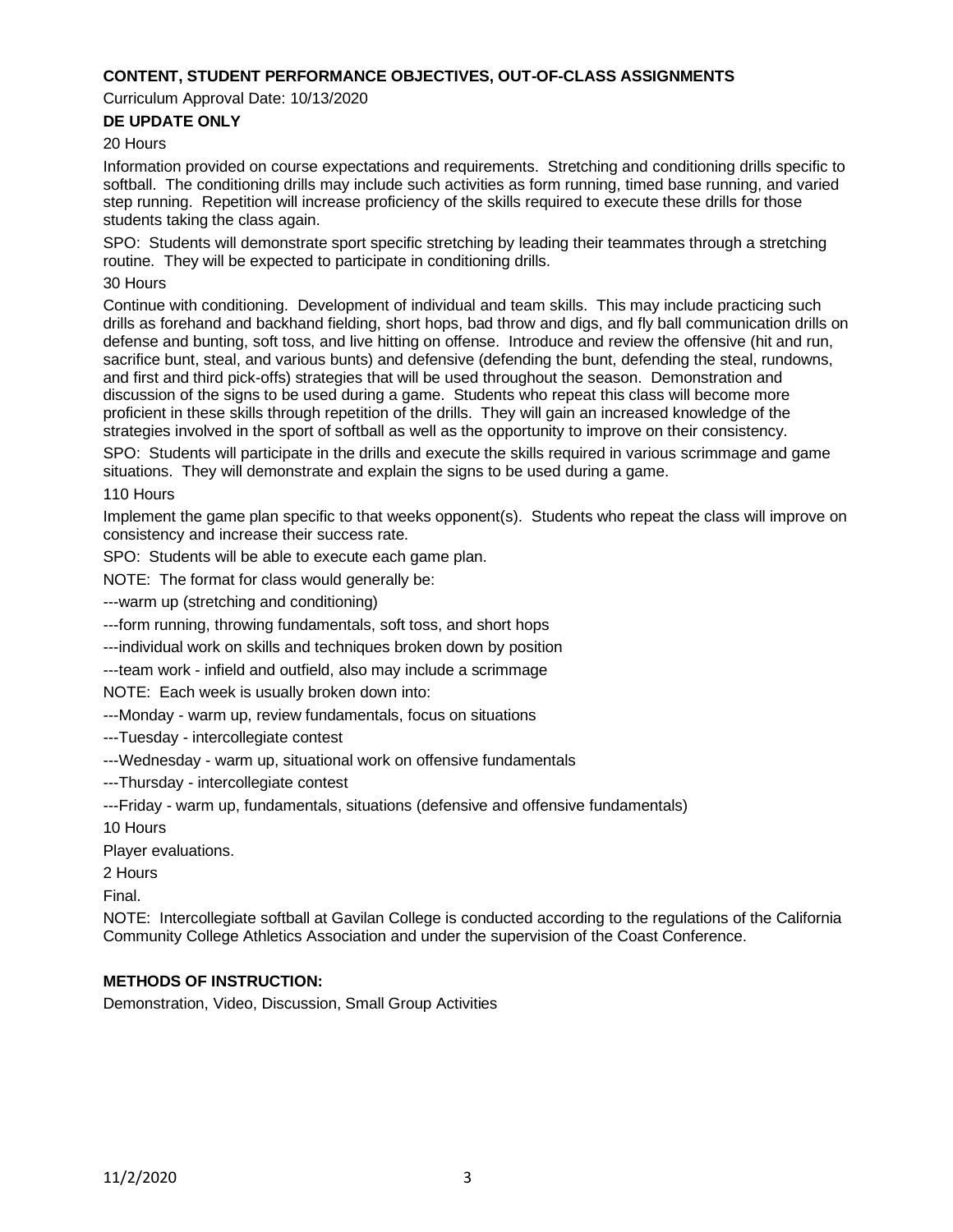# **METHODS OF EVALUATION:**

CATEGORY 1 - The types of writing assignments required:

Percent range of total grade: 0 %

If this is a degree applicable course, but substantial writing assignments are not appropriate, indicate reason:

Course primarily involves skill demonstration or problem solving

CATEGORY 2 -The problem-solving assignments required:

Percent range of total grade: 0 %

CATEGORY 3 -The types of skill demonstrations required:

Percent range of total grade: 40 % to 60 %

Performance Exams

CATEGORY 4 - The types of objective examinations used in the course:

Percent range of total grade: 0 % to %

CATEGORY 5 - Any other methods of evaluation:

Percent range of total grade: 40 % to 60 %

Class participation required.